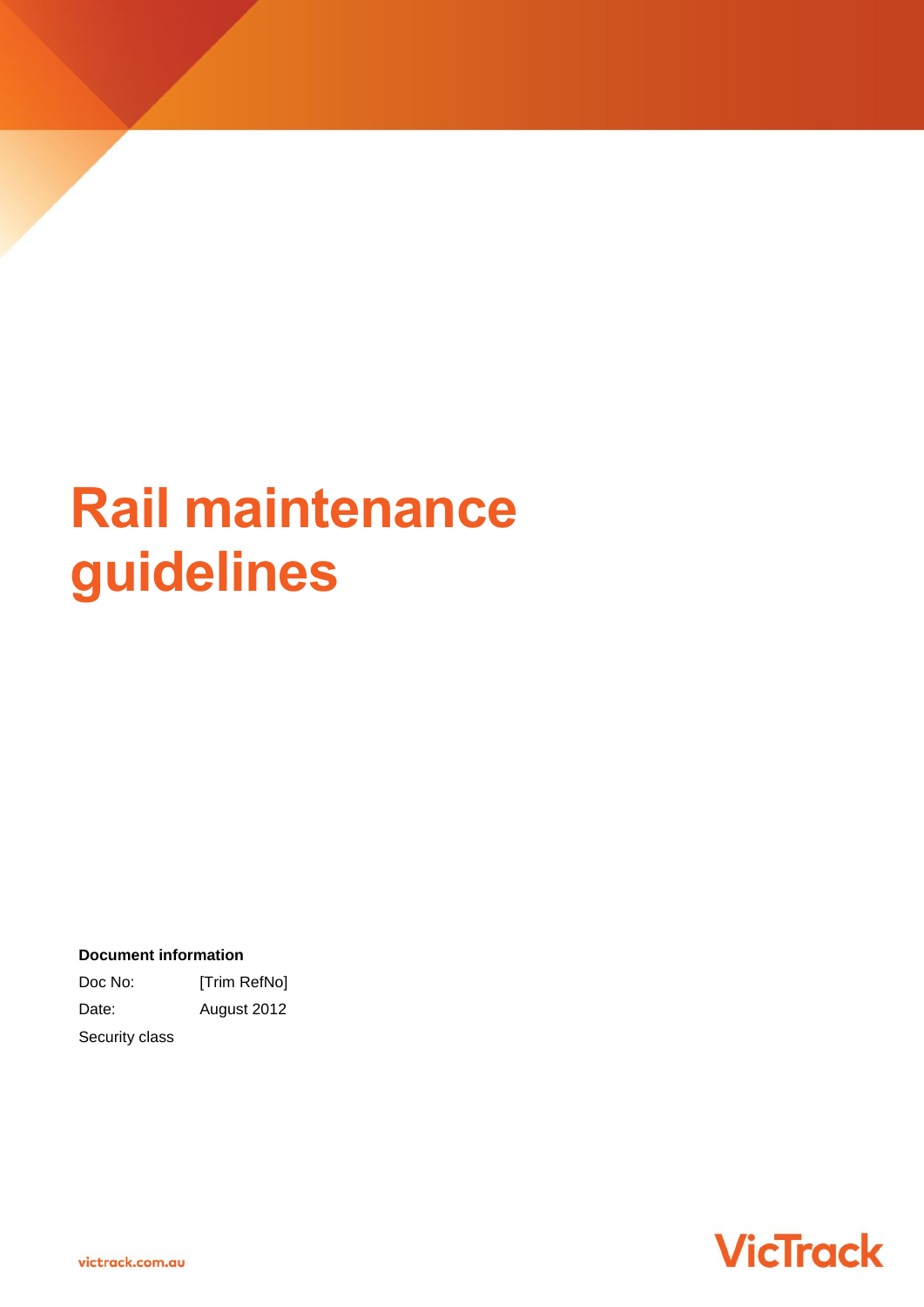## Rail Maintenance Guidelines

This guide has been developed to assist Councils in identifying the responsible authority for rail maintenance issues.

## How to use the guide

To quickly access different sections of the guide, click on the section you want to go to.

| Rail bridges over roads (and lighting underneath rail bridges)  Error! Bookmark not defined. |  |
|----------------------------------------------------------------------------------------------|--|
|                                                                                              |  |
| Road surface at railway level and pedestrian crossings Error! Bookmark not defined.          |  |
|                                                                                              |  |

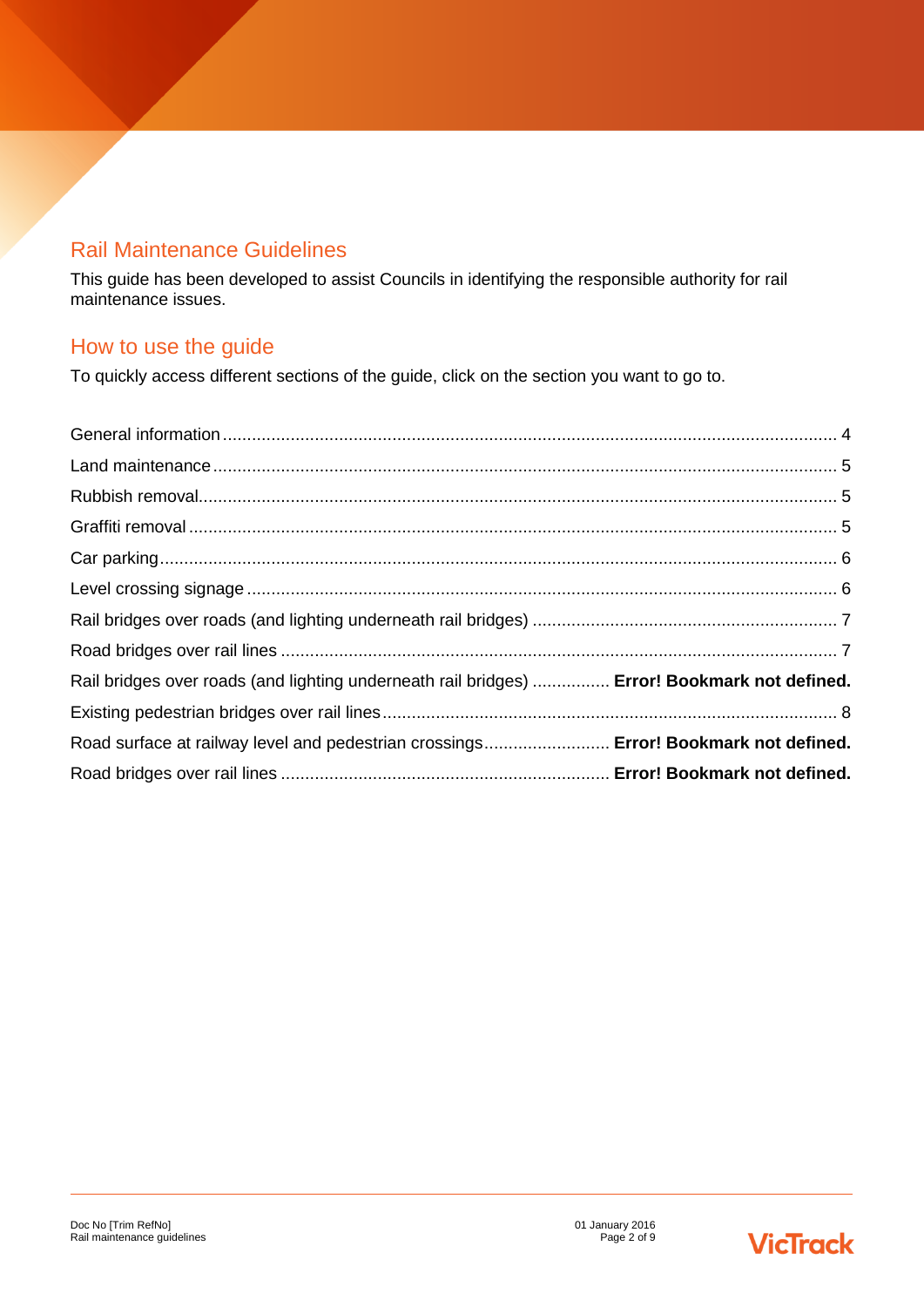# Useful tools to determine the authority with control of the railway site

#### RailMap

RailMap is an online mapping system that provides information about VicTrack's property boundaries for the entire rail system.

It is a useful tool to help identify which party is responsible for specific infrastructure and parcels of land. [Click on this link to apply for access to RailMap.](http://www.victrack.com.au/)

#### Safety Interface Agreement (SIA)

The SIA contains information about site specific maintenance responsibilities.

Council should refer to its SIA(s) to identify exceptions to this guide.

VicTrack has developed a statewide SIA website (www.vicsia.com.au) to allow rail and road stakeholders to manage and electronically sign SIA agreements. To arrange access, email [sia](mailto:sia-request@victrack.com.au)[request@victrack.com.au.](mailto:sia-request@victrack.com.au)

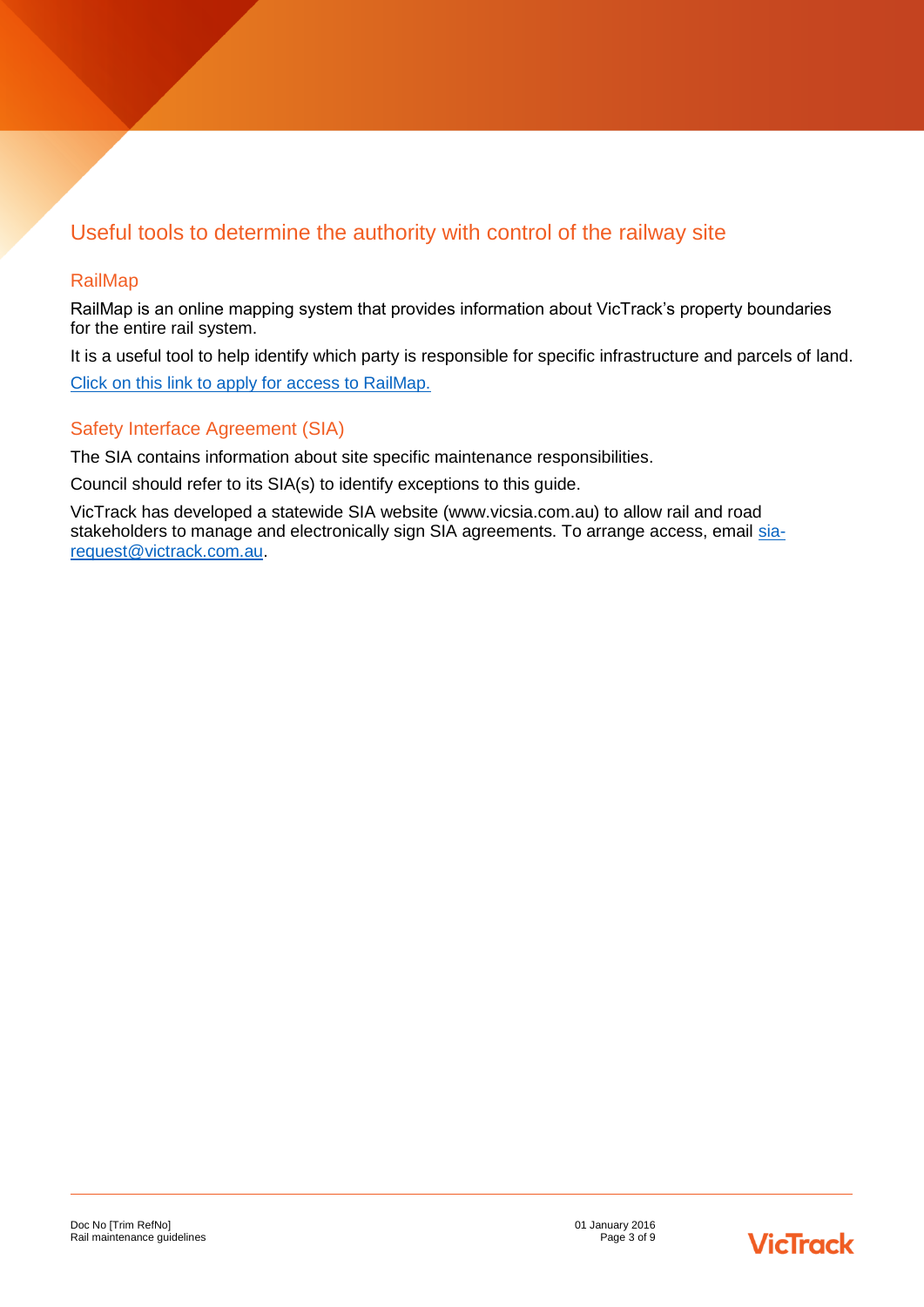# <span id="page-3-0"></span>General information

#### **VicTrack**

VicTrack is the owner of Victoria's transport-related land, infrastructure and assets.

Most of the land and assets are leased to public transport franchisees (rail network managers) for public transport purposes.

Rail network managers are responsible for managing the rail network and related infrastructure throughout metropolitan and regional areas.

VicTrack is responsible for maintaining non-operational land that falls outside the operational leased areas.

A range of other parties, including councils, farmers, business operators, and community groups, lease areas of this non-operational land from VicTrack.

#### Rail network managers

The assets maintained by the network managers include track and signalling infrastructure, stations, commuter car parks, underpasses and footbridges at stations, bridges, pedestrian and level crossings and rail reserves.

| <b>Rail network</b><br>manager                    | <b>Responsible for</b>                                                         | <b>Telephone</b> | <b>Web</b>             | feedback/enquires     |
|---------------------------------------------------|--------------------------------------------------------------------------------|------------------|------------------------|-----------------------|
| Metro                                             | Metropolitan<br>passenger<br>infrastructure and<br>passenger<br>services       | 1800 800 007     | www.metrotrains.com.au |                       |
| V/Line                                            | Regional<br>infrastructure<br>(including freight)<br>and passenger<br>services | 1800 800 007     | www.vline.com.au       |                       |
| Australian Rail<br>Track<br>Corporation<br>(ARTC) | Interstate<br>infrastructure<br>(including freight)                            | (08) 8217 4366   | www.artc.com.au        | enquiries@artc.com.au |

There are three main rail network managers\* in Victoria:

\* Tourist railway operators are also rail network managers responsible for maintaining all land within their lease areas. Contact VicTrack for contact details of tourist railway operators except Puffing Billy.

As a general rule, Metro is responsible for maintenance if a track has overhead electrical wiring. V/Line and ARTC are responsible for the remainder of the network. Go to VicTrack's website for more information on rail lines maintained by the rail network managers or refer to Council's SIA(s).

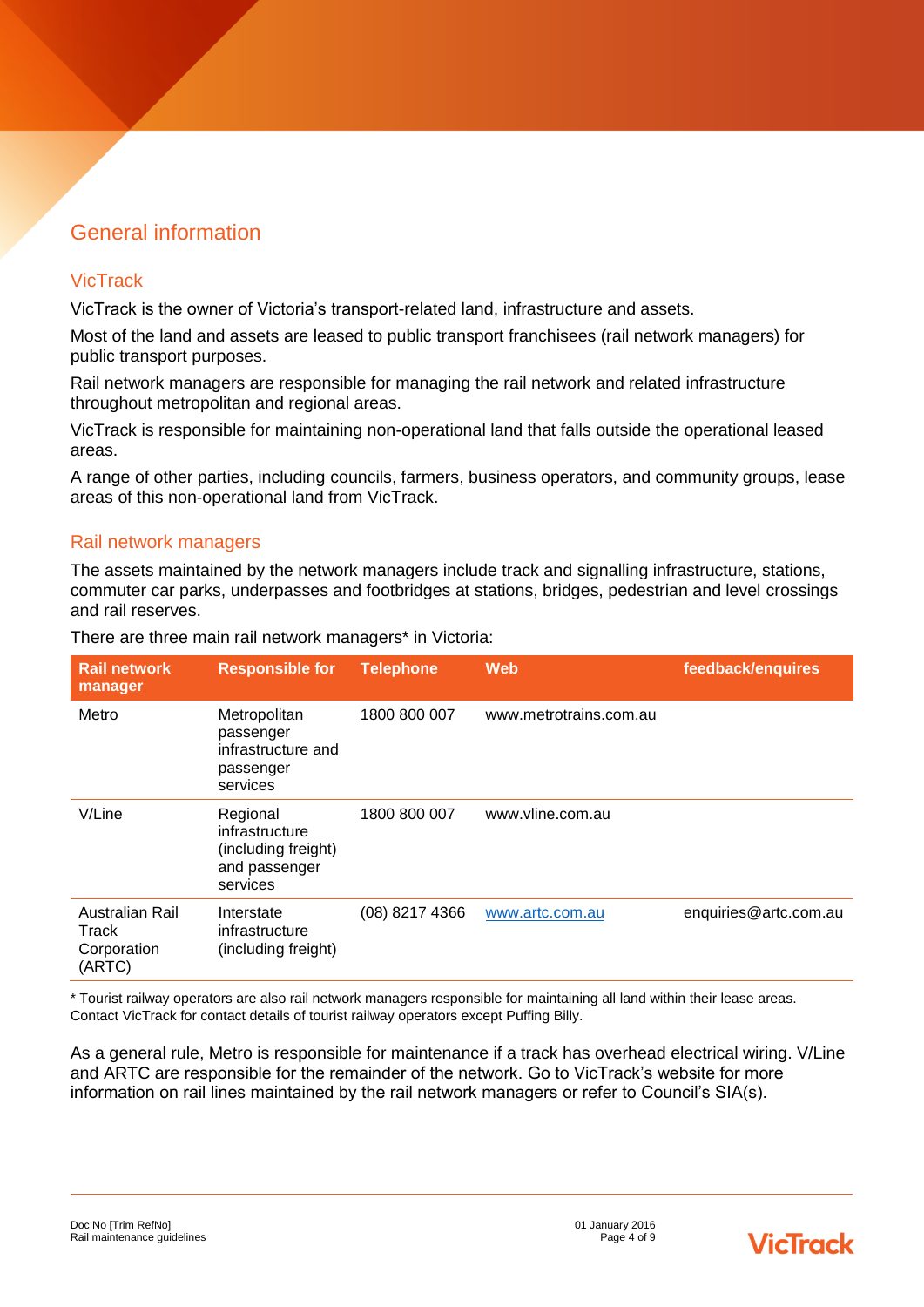# <span id="page-4-0"></span>Land maintenance

| Action: Determine the responsible authority - go to VicTrack RailMap |                  |                                                                                                  |          |                  |                          |
|----------------------------------------------------------------------|------------------|--------------------------------------------------------------------------------------------------|----------|------------------|--------------------------|
| Rail network managers                                                |                  | <b>VicTrack</b>                                                                                  |          |                  |                          |
| Responsible for maintaining all land within their lease<br>areas.    |                  | Responsible for maintaining all non-operational railway<br>land that falls outside leased areas. |          |                  |                          |
| <b>Metro</b>                                                         | 1800 800 007     | Metro feedback form                                                                              | VicTrack | $(03)$ 9619 8889 | victrack@victrack.com.au |
| <b>V/Line</b>                                                        | 1800 800 007     | V/Line feedback form                                                                             |          |                  |                          |
| <b>ARTC</b>                                                          | $(08)$ 8217 4366 | enquiries@artc.com.au                                                                            |          |                  |                          |

### <span id="page-4-1"></span>Rubbish removal

| Action: Determine the responsible authority - go to VicTrack RailMap                                                  |                |                                                                                                           |          |                  |                          |
|-----------------------------------------------------------------------------------------------------------------------|----------------|-----------------------------------------------------------------------------------------------------------|----------|------------------|--------------------------|
| Rail network managers                                                                                                 |                | <b>VicTrack</b>                                                                                           |          |                  |                          |
| Responsible for removing rubbish within their lease<br>areas.                                                         |                | Responsible for removing rubbish on all non-<br>operational railway land that falls outside leased areas. |          |                  |                          |
| Note:                                                                                                                 |                |                                                                                                           |          |                  |                          |
| The extent of the rail network managers' obligations<br>depends on their agreement with Public Transport<br>Victoria. |                |                                                                                                           |          |                  |                          |
| <b>Metro</b>                                                                                                          | 1800 800 007   | Metro feedback form                                                                                       | VicTrack | $(03)$ 9619 8889 | victrack@victrack.com.au |
| <b>V/Line</b>                                                                                                         | 1800 800 007   | V/Line feedback form                                                                                      |          |                  |                          |
| <b>ARTC</b>                                                                                                           | (08) 8217 4366 | enquiries@artc.com.au                                                                                     |          |                  |                          |

# <span id="page-4-2"></span>Graffiti removal

<span id="page-4-3"></span>

|                                                                                                                                                                                                                                                                                     | Action: Determine the responsible authority - go to VicTrack RailMap |                                                                                                                                                                                                                    |                 |                  |                          |
|-------------------------------------------------------------------------------------------------------------------------------------------------------------------------------------------------------------------------------------------------------------------------------------|----------------------------------------------------------------------|--------------------------------------------------------------------------------------------------------------------------------------------------------------------------------------------------------------------|-----------------|------------------|--------------------------|
| Rail network managers                                                                                                                                                                                                                                                               |                                                                      |                                                                                                                                                                                                                    | <b>VicTrack</b> |                  |                          |
| Responsible for removing graffiti within their lease<br>areas.                                                                                                                                                                                                                      |                                                                      | Responsible for removing graffiti on all non-operational<br>railway land that falls outside leased areas.                                                                                                          |                 |                  |                          |
| Note:                                                                                                                                                                                                                                                                               |                                                                      | Note:                                                                                                                                                                                                              |                 |                  |                          |
| The extent of the rail network managers' obligations<br>depends on their agreement with Public Transport<br>Victoria.<br>• Graffiti on private property that abuts a rail asset<br>(including fences and walls on the rail corridor) is<br>the responsibility of the private owner. |                                                                      | • VicTrack has a zero tolerance policy for graffiti.<br>• Graffiti on private property that abuts a rail asset<br>(including fences and walls on the rail corridor) is the<br>responsibility of the private owner. |                 |                  |                          |
| <b>Metro</b>                                                                                                                                                                                                                                                                        | 1800 800 007                                                         | Metro feedback form                                                                                                                                                                                                | VicTrack        | $(03)$ 9619 8889 | victrack@victrack.com.au |
| <b>V/Line</b>                                                                                                                                                                                                                                                                       | 1800 800 007                                                         | V/Line feedback form                                                                                                                                                                                               |                 |                  |                          |
| <b>ARTC</b>                                                                                                                                                                                                                                                                         | (08) 8217 4366                                                       | enquiries@artc.com.au                                                                                                                                                                                              |                 |                  |                          |

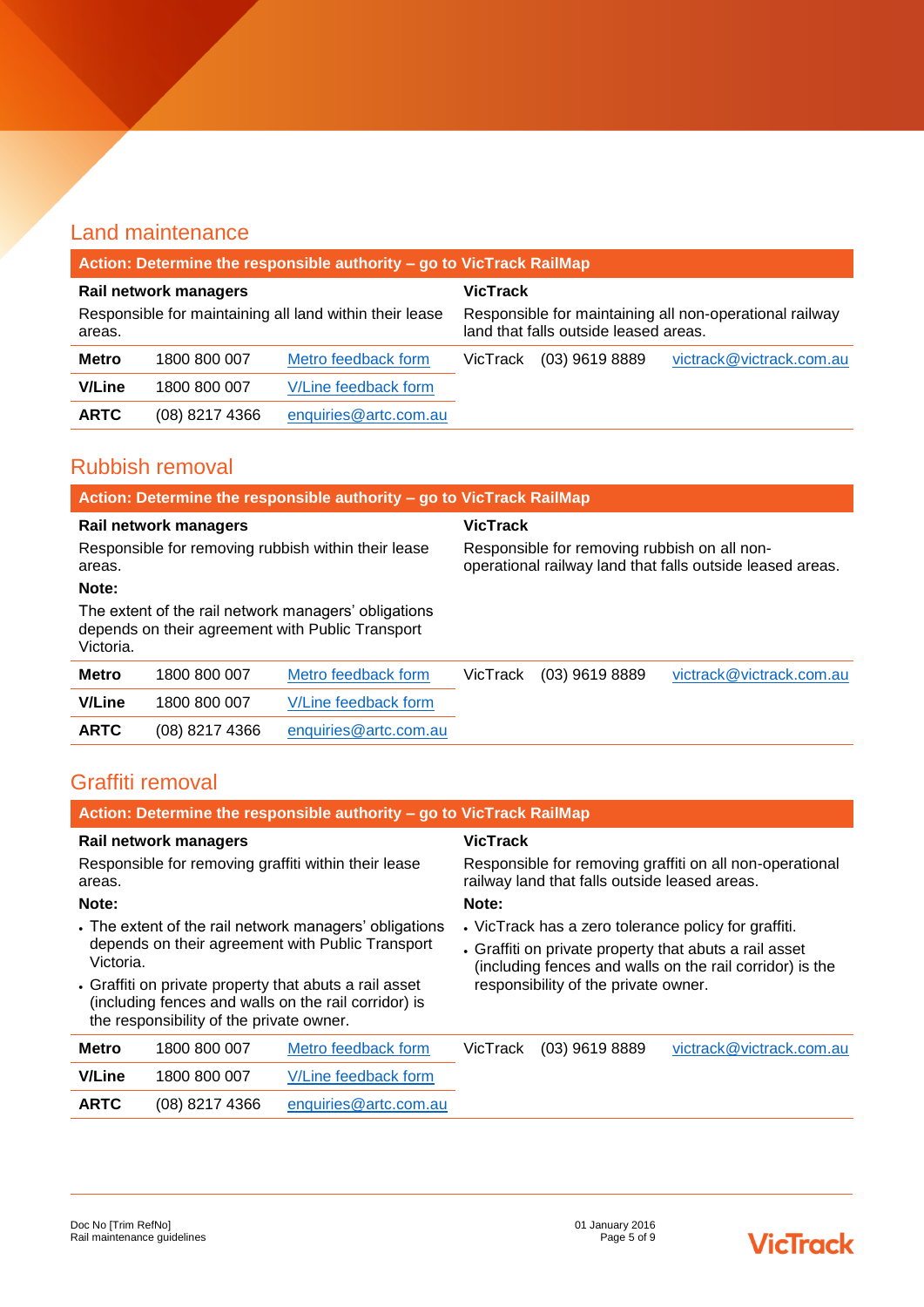| Action: Determine the responsible authority - go to VicTrack RailMap |                  |                       |                 |
|----------------------------------------------------------------------|------------------|-----------------------|-----------------|
| Rail network managers (except ATARC)                                 |                  |                       | <b>VicTrack</b> |
| Responsible for the car parks at railway stations                    |                  |                       | N/A             |
| <b>Metro</b>                                                         | 1800 800 007     | Metro feedback form   |                 |
| <b>V/Line</b>                                                        | 1800 800 007     | V/Line feedback form  |                 |
| <b>ARTC</b>                                                          | $(08)$ 8217 4366 | enquiries@artc.com.au |                 |

# <span id="page-5-0"></span>Level crossing signage

Car parking

|                                                                                                                                                                                                       | Action: Determine the responsible authority - go to the SIA |                                                                                                         |                                                                                                                   |                                                                                                                                          |
|-------------------------------------------------------------------------------------------------------------------------------------------------------------------------------------------------------|-------------------------------------------------------------|---------------------------------------------------------------------------------------------------------|-------------------------------------------------------------------------------------------------------------------|------------------------------------------------------------------------------------------------------------------------------------------|
| Rail network managers                                                                                                                                                                                 |                                                             | Council                                                                                                 | <b>VicRoads</b>                                                                                                   | <b>VicTrack</b>                                                                                                                          |
| Responsible for maintaining<br>railway and pedestrian<br>crossing warning devices<br>(boom barriers, flashing<br>lights and bells, automatic<br>pedestrian gates and signs)<br>at the level crossing. |                                                             | Responsible for all signs<br>and road markings on<br>the approach to level<br>crossings on local roads. | Responsible for all signs<br>and markings on the<br>approach to level<br>crossings on main and<br>arterial roads. | Responsible for<br>maintaining railway and<br>pedestrian crossing<br>warning devices at the<br>Bayview Road, Hastings<br>level crossing. |
| Metropolitan<br>crossings                                                                                                                                                                             | 1800 001 050                                                | Council                                                                                                 | VicRoads<br>13 11 71                                                                                              | <b>VicTrack</b><br><b>1300 VICTRACK</b>                                                                                                  |
| Regional<br>crossings                                                                                                                                                                                 | 1800 013 007                                                |                                                                                                         |                                                                                                                   | (1300 8428 7225)<br>victrack@victrack.com.au                                                                                             |

# Road surface at railway level and pedestrian crossings

| Action: Determine the responsible authority - go to the SIA |                |                                                                                                        |                                                                                                                                                         |                                                                                                                                                                        |                                                                                                                                                              |
|-------------------------------------------------------------|----------------|--------------------------------------------------------------------------------------------------------|---------------------------------------------------------------------------------------------------------------------------------------------------------|------------------------------------------------------------------------------------------------------------------------------------------------------------------------|--------------------------------------------------------------------------------------------------------------------------------------------------------------|
| Rail network managers                                       |                |                                                                                                        | Council                                                                                                                                                 | <b>VicRoads</b>                                                                                                                                                        | <b>VicTrack</b>                                                                                                                                              |
| track.                                                      |                | Responsible for maintaining the road surface at<br>level crossings within 3 metres of the closest rail | Responsible<br>for road<br>maintenance up<br>to 3 metres from<br>the nearest rail<br>track, on the<br>approach to level<br>crossings on<br>local roads. | Responsible for<br>road<br>maintenance up<br>to 3 metres from<br>the nearest rail<br>track, on the<br>approach to level<br>crossings on<br>main and arterial<br>roads. | Responsible for<br>maintaining the<br>road surface<br>within 3 metres of<br>the closest rail<br>track at the<br>Bayview Road,<br>Hastings level<br>crossing. |
| <b>Metro</b>                                                | 1800 800 007   | Metro feedback form                                                                                    | Council                                                                                                                                                 | VicRoads                                                                                                                                                               | VicTrack                                                                                                                                                     |
| <b>V/Line</b>                                               | 1800 800 007   | V/Line feedback form                                                                                   |                                                                                                                                                         | 13 11 71                                                                                                                                                               | <b>1300 VICTRACK</b><br>(1300 8428 7225)                                                                                                                     |
| <b>ARTC</b>                                                 | (08) 8217 4366 | enquiries@artc.com.au                                                                                  |                                                                                                                                                         |                                                                                                                                                                        | victrack@victrack.<br>com.au                                                                                                                                 |

# **VicTrack**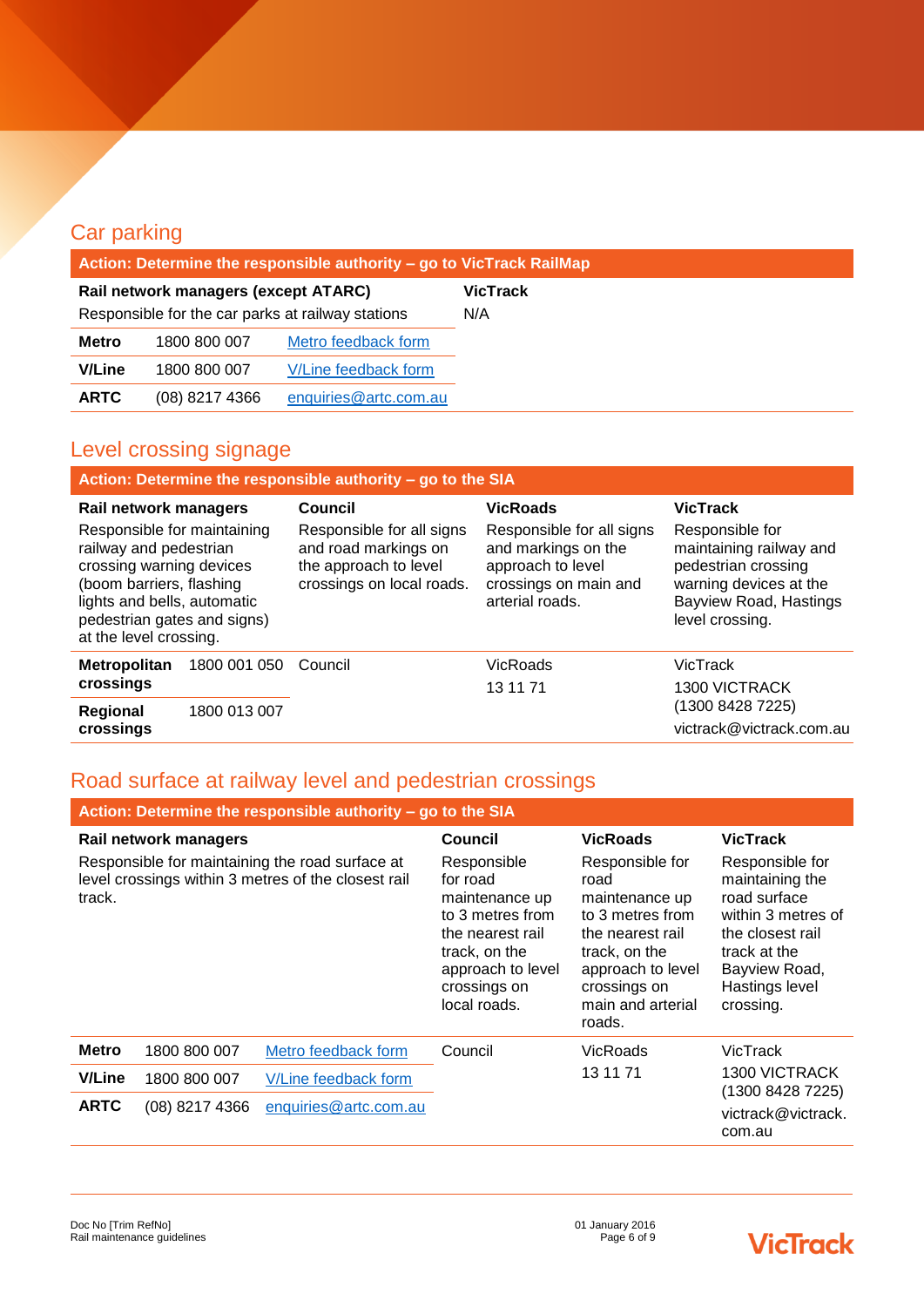# <span id="page-6-0"></span>Road bridges over rail lines

|                                                              | Action: Determine the responsible authority - go to the SIA |                                                                                                                |                                                                                                                                                |                                                                                                                        |                                          |
|--------------------------------------------------------------|-------------------------------------------------------------|----------------------------------------------------------------------------------------------------------------|------------------------------------------------------------------------------------------------------------------------------------------------|------------------------------------------------------------------------------------------------------------------------|------------------------------------------|
| Rail network managers                                        |                                                             | Council                                                                                                        | <b>VicRoads</b>                                                                                                                                | <b>VicTrack</b>                                                                                                        |                                          |
| Refer to section 16 (Defined Interface Point) of the<br>SIA. |                                                             | Responsible for<br>maintaining roads<br>and footpaths on<br>road bridges over<br>rail lines on local<br>roads. | Responsible for<br>maintaining roads<br>and footpaths on<br>road bridges over<br>rail lines on all<br>main and arterial<br>roads in all areas. | Generally,<br>responsible for<br>maintaining road<br>bridges over rail<br>lines on local<br>roads in country<br>areas. |                                          |
| <b>Metro</b>                                                 | 1800 800 007                                                | Metro feedback form                                                                                            | Council                                                                                                                                        | VicRoads                                                                                                               | VicTrack                                 |
| <b>V/Line</b>                                                | 1800 800 007                                                | V/Line feedback form                                                                                           |                                                                                                                                                | 13 11 71                                                                                                               | <b>1300 VICTRACK</b><br>(1300 8428 7225) |
| <b>ARTC</b>                                                  | (08) 8217 4366                                              | enquiries@artc.com.au                                                                                          |                                                                                                                                                |                                                                                                                        | victrack@victrack.<br>com.au             |

# Rail bridges over roads (and lighting underneath rail bridges)

<span id="page-6-1"></span>

|                                                                                  | Action: Determine the responsible authority - go to the SIA |                                                             |                                                                            |                                                                                       |                                   |
|----------------------------------------------------------------------------------|-------------------------------------------------------------|-------------------------------------------------------------|----------------------------------------------------------------------------|---------------------------------------------------------------------------------------|-----------------------------------|
| Rail network managers                                                            |                                                             | Council                                                     | <b>VicRoads</b>                                                            | <b>VicTrack</b>                                                                       |                                   |
| Responsible for maintaining rail bridges over<br>roads within their lease areas. |                                                             | Generally<br>responsible for                                | Generally<br>responsible for                                               | Responsible for<br>the following                                                      |                                   |
| For more detail refer to section 16 (Defined<br>Interface Point) of the SIA.     |                                                             | lighting<br>underneath rail<br>bridges over local<br>roads. | lighting<br>underneath rail<br>bridges over<br>main and arterial<br>roads. | bridges in West<br>Melbourne:<br>• Dynon Road<br>• Radcliffe Street<br>• Lloyd Street |                                   |
| <b>Metro</b>                                                                     | 1800 800 007                                                | Metro feedback form                                         | Council                                                                    | <b>VicRoads</b>                                                                       | <b>VicTrack</b>                   |
| <b>V/Line</b>                                                                    | 1800 800 007                                                | V/Line feedback form                                        |                                                                            | 13 11 71                                                                              | 1300 VICTRACK<br>(1300 8428 7225) |
| <b>ARTC</b>                                                                      | (08) 8217 4366                                              | enquiries@artc.com.au                                       |                                                                            |                                                                                       | victrack@victrack.<br>com.au      |

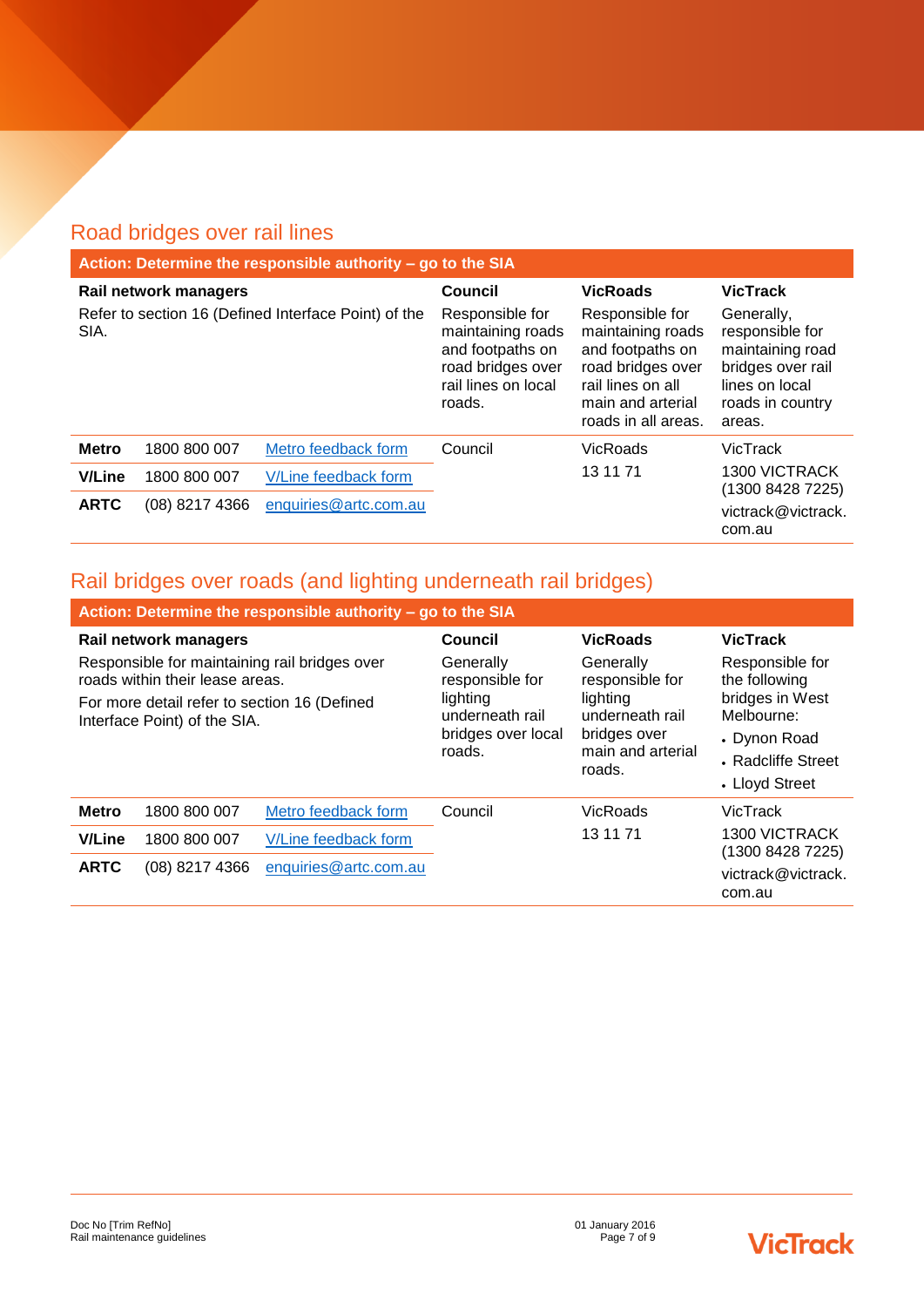# Existing pedestrian bridges over rail lines

| Action: Determine the responsible authority - go to the SIA                  |                  |                                                                                                                                                           |                                                                                                                                           |                                                                    |                                          |
|------------------------------------------------------------------------------|------------------|-----------------------------------------------------------------------------------------------------------------------------------------------------------|-------------------------------------------------------------------------------------------------------------------------------------------|--------------------------------------------------------------------|------------------------------------------|
| Rail network managers                                                        |                  | Council                                                                                                                                                   | <b>VicRoads</b>                                                                                                                           | <b>VicTrack</b>                                                    |                                          |
| For more detail refer to section 16 (Defined<br>Interface Point) of the SIA. |                  | Responsible for<br>maintaining<br>pedestrian<br>bridges that<br>connect a local<br>road or council<br>land with another<br>local road or<br>council land. | Responsible for<br>maintaining<br>pedestrian<br>bridges that<br>connect a<br>main/arterial road<br>with another<br>main/arterial<br>road. | Refer to section<br>16 (Defined<br>Interface Point) of<br>the SIA. |                                          |
| <b>Metro</b>                                                                 | 1800 800 007     | Metro feedback form                                                                                                                                       | Council                                                                                                                                   | VicRoads                                                           | VicTrack                                 |
| <b>V/Line</b>                                                                | 1800 800 007     | V/Line feedback form                                                                                                                                      |                                                                                                                                           | 13 11 71                                                           | <b>1300 VICTRACK</b><br>(1300 8428 7225) |
| <b>ARTC</b>                                                                  | $(08)$ 8217 4366 | enquiries@artc.com.au                                                                                                                                     |                                                                                                                                           |                                                                    | victrack@victrack.<br>com.au             |

## **Fencing**

| Action: Determine the responsible authority - go to the SIA                                                                                              |                                                                                                                                                          |  |
|----------------------------------------------------------------------------------------------------------------------------------------------------------|----------------------------------------------------------------------------------------------------------------------------------------------------------|--|
| Rail network managers                                                                                                                                    | VicTrack                                                                                                                                                 |  |
| Not required to fence or contribute to the fencing<br>of any portion of a railway or tramway.                                                            | Not required to fence or contribute to the fencing of any<br>portion of a railway or tramway.                                                            |  |
| Note:                                                                                                                                                    | Note:                                                                                                                                                    |  |
| Graffiti on private property that abuts a rail asset<br>(including fences and walls on the rail corridor) is<br>the responsibility of the private owner. | Graffiti on private property that abuts a rail asset (including<br>fences and walls on the rail corridor) is the responsibility of<br>the private owner. |  |

# Third party access

| <b>Action: Contact VicTrack</b>                                   |                  |                                        |                                                                                                  |                  |                                                       |
|-------------------------------------------------------------------|------------------|----------------------------------------|--------------------------------------------------------------------------------------------------|------------------|-------------------------------------------------------|
| Rail network managers                                             |                  |                                        | <b>VicTrack</b>                                                                                  |                  |                                                       |
| Responsible for maintaining all land within their lease<br>areas. |                  |                                        | Responsible for maintaining all non-operational railway<br>land that falls outside leased areas. |                  |                                                       |
| <b>Metro</b>                                                      | $(03)$ 9610 6885 | metrositeaccess<br>@metrotrains.com.au | VicTrack                                                                                         | $(03)$ 9619 8641 | Click here to complete<br><b>VicTrack Third Party</b> |
| <b>V/Line</b>                                                     | (03) 8414 8584   | access@vline.com.au                    |                                                                                                  |                  | access form                                           |
| <b>ARTC</b>                                                       |                  | rwarren@artc.com.au                    |                                                                                                  |                  |                                                       |